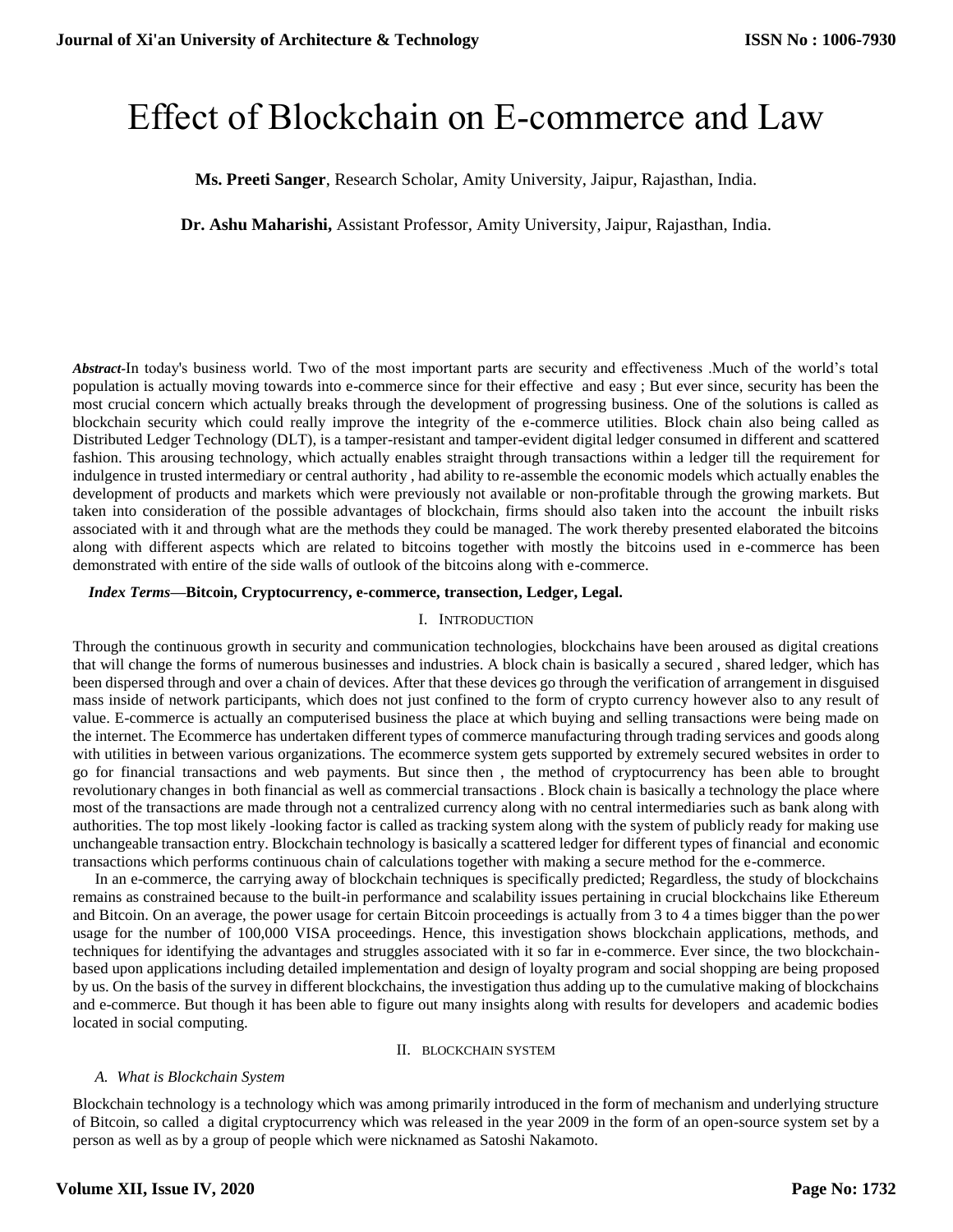While the adding up in so called computing power, global expansion and affordability of internet authority of accessing have fixed foundations mandatory for the upliftment of cryptocurrencies, their a forcible escape, into the overall public circumference also which has to be merely get digested in the relevance of a robust public reaction for the cons of institutions and centralised systems which thereafter the 2008 time of financial crisis (Narula ,Ali and Ito in the year 2017). This type of crisis, to which few of the economists take into account as being one of worst from the time of the huge Depression, that actually shaken and undermine the people's reliability in old fashioned financial intermediaries (as stated by Uslaner in the year 2010).

Bitcoin managed to propose to go a technological response: this happens for the initially time ever, that people will be capable enough for carrying out immense monetary transactions with not so necessary the requirement for rely or trust making upon intermediaries. Therefore the word block chain which is being built on the disciples of interdependent and interconnected series of blocks – with every block that are being one of the entry of a transaction which are being cryptographically signed,– the trust or the reliability being shifted apart from legacy institutions and third parties making pathway towards code along with an opensource,peer-to-peer , community-based system of accountability and transparency.

In its easiest form of words , the word blockchain is actually a distributed accounting book or digital ledger. Inspite of trusting on a bank or a lawyer or for attesting that money which was being exchanged ,it can be, that a con- tract was came into the existence, every transaction in between sections, or end parts, of the blockchain which is actually securely shown the outcome through robust cryptography in the form of an extra section included in a database, of which the entire whole nodes must had a replica. Because of how the blockchain actually works along with its designing , not even a sole node exists which can deceived or distort with the content .For making assurance that each one is consuming the exact similar version of the blockchain together with no contradictory versions evolving, the design includes a system of group of consensus along with mining done for verification,which is a method for establishing proof of the task.

In its easy term , blockchain is actually consider to be a technology which is being called as decentralised or a kind of distributed ledger upon which proceedings are unknowingly feeded. This actually means that the transaction ledger is corroborated simultaneously through the network of not so related servers or computers known as "nodes", such as a spreadsheet which is being copied thousands of times through a chained series of computers. The ledger which actually comprises of a daily basis along with full record (the series) of whole transactions being performed which were combined in the form of blocks: a block is only added up to the series only if the particular nodes, which are actually parts in the blockchain series of network with preferably top levels in computing power, that reaches out to the consensus on the immediate following 'valid' block which are to be in cooperated with the chain. A particular transaction could only be verified together with forming segment of a participating block if whole nodes located on the network which fixes that transaction is actually valid. The "miner" nodes which are struggling to resolve a very crucial complicated algorithm for its verification, for determining the validation of a participating block ( in the case of the Bitcoin Blockchain, this is called as 'Proof of Work'). The primarily node for solving the algorithm along with the validation of the block which must be awarded as – upon the Bitcoin Blockchain in which earned amount transform into Bitcoins along with this which is being called as "mining for Bitcoins."

A block which mostly comprises of four pieces inclusion of information such as: time stamp , the 'hash' part of the earlier block, a little description of the done transaction and the Proof specification of Work that gone into developing the completely secured block. Once information is being feed onto the blockchain, it becomes very difficult to change it: basically a blockchain chain series suffer behind a focused centred point of attack prone for hackers to utilize and every block takes the earlier block's 'hash'if few of the applicability to change sort of transaction through the blockchain which were casually identifiable.

In another words, a blockchain is a own self-managing collection of data which could typically had a "functionality wrapper", it can be app development stage, on above of all. Blockchain may be considered resembling an operating systems considering for them some sort of meaningful applications or "intelligent contracts" could thus be made . Forte and knowledge regarding transactions could be saved along with monitored in spite of the participation of a particular mediator, likewise a bank, it can be a middle authority it can be few another relied third party.

A blockchain chain series might be general along with clear (permission less) such as the internet ,it can be made inside a private collection such as an intranet (allowed). The blockchains which have been accommodated the perceptions of more than few financial educational academies which are called as "private" it "allowed" blockchains since only few earlier approved candidates might attach them. Of all of these blockchains which are properly making use of different mediums for confirming the particular recognition of parties for the proceedings along with for gaining consensus for the validation of proceedings .to achieve consensus as to the validity of transactions. The body developing the considered "private" blockchain accepts on protocols that are making over as to what type records are being recorded along with what are the if conditions for which they could be changed.

## *B. How Blockchain Technology Works*

One could thought of regarding the blockchain as a record book of proceedings. A physical record book is conditionally maintained through a centralized command, and therefore not through market candidates. Each person replica is being modified through when a proceeding it can be set of proceedings being finished. The term block chain but is actually a distributed record book which is placed on every individuals devices, that are going to participate. Every participant or user's device is majorly called as a "node", actually forming segment of series of chain of nodes . Of which one cannot require to trust the third party in the means of authenticity and transparency. The kind of proceeding differs fixed upon the implementation of blockchain technology. In the course of term Bitcoin, for example, every proceeding which is a form change of a few specified monetary value regarding of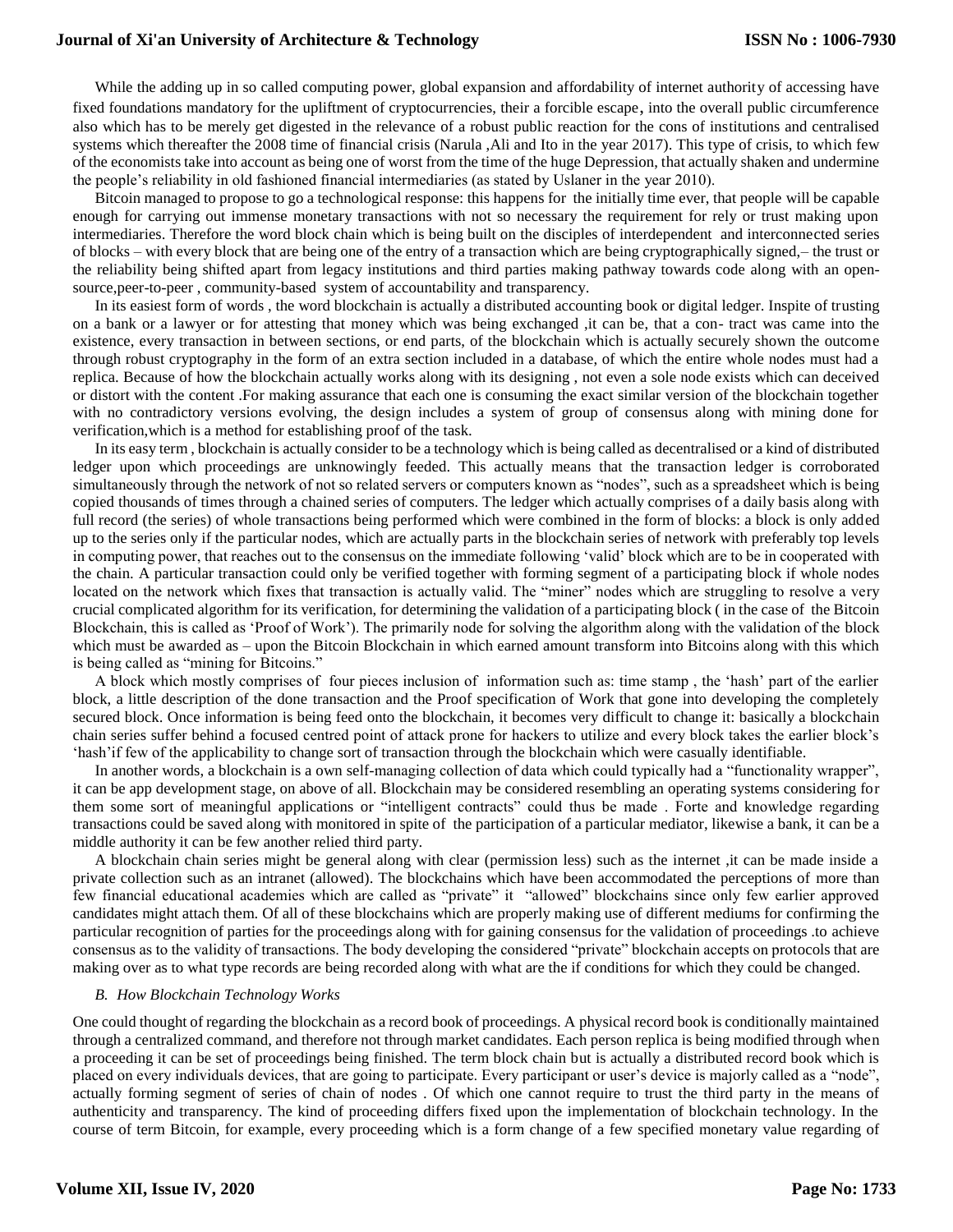Bitcoin in the mid of participants, along with each proceedings is being feeded upon Bitcoin blockchain. But , the proceedings which can also there be among different consumptions, such as "it shall be" money proceedings or it can be real estate possession, which was mentioned afterwards being included this paper.

The blockchain is distinctive since each node should be validate each proceedings in the chain series . This is due to which through a fresh node, which is actually making of the series of chain , the whole entry of proceedings are being saved and used onto individuals system ( example -: 24 hours will be taken by bitcoin ). After that , it will then be able to add up into the another nodes in modifying the record book through which new proceedings which are authorised. The method of authentication which are the basis of advanced cryptography which are being globally considered in order to be in secured mode and including of itself.

## *C. Public and Private Blockchains*

Both type of private along with public blockchains which do have resemblance in the way which makes them distributed network securely through the use of consensus rules along with both generally will be unchangeable . But ever since , the two typical words namely "private " and "public" shows and implicates , that there must be vital differentiation among which one can be permitted for participating in the series of chains , implementing the consensus rule, along with maintaining of the shared record book. One of the great example of considered public blockchain was that the Bitcoin blockchain, at which place anybody can , at any place in the globe who can write and read raw data upon it.Only well-known joined participants which are permitted for reading and writing upon it that the ones in a private blockchain .depicting for example s consortium belonging to financial academy thereby the block chain could be consumed through a limited set of candidates used for participation.

Private blockchains which are generally but just a distributed record book along with might not had decentralization advantages of blockchain through such . Few people has shown the hatred towards private blockchains because of not been a creation, however rather an execution of so far-stabilising technology.Few of the blockchains shall be following a model which are hybrid in nature.For example, XinFin which was built upon both of the Ethereum, which is a public blockchain, along with Quorum, which is considered to be private blockchain unchangeable.

#### III. BLOCKCHAIN AND E-COMMERCE

Blockchain technology which are considered to be a digital record book that combines blocks of unchangeable proceedings which then happens in the given system. A use of the proceedings details, time stamp, earlier hash private ,public key is then used whenever a transaction are being processed which though emitting a hash which has been shown inside given **Fig. 1**. Basically, public key considered to be fruitfully a path or the address which permits participants for identifying each other along with private key which are being saved for validation. The earlier hash is kept for the linking up of blocks along with each other.

Since its broadcasting for the other nodes in order to consensus which are on scattered system to system network, before proceedings that are being stored inside a block . However , these particular nodes would be able for verification of the proceedings which will not been changed has along with once which will be approved through the maximum of nodes, after that it will gets added up to the corresponding block.

This kind of Blockchain technology helps and magnifies the e-commerce since they need for saving typically secured entry along with speedy transactional methods through which are being referred along with not changed entries for order processing and web payments . However this kind of technology which could modify traditional e-commerce factories which includes online shopping virtual markets such as Amazon,EBay and so on and so on. It provides which cannot be denied the protection along with truthful services applying for the entry maintenance in mid of marketplace, seller , and buyers.



Fig. 1. Implementation of Blockchain Technology.

IV. HOW BLOCKCHAIN BE USED IN E-COMMERCE?

#### *A. Allow for Faster and Cheaper Transection*

There must be certain types of digital payment ways which can facilitate proceedings, that are including banks and payment processors. These mediators come taking along heavy transaction fees along with confined payment options. Either usage of blockchain technologies that were for the payments, likewise with cryptocurrencies, no such requirement of financial mediators. For users , the sort of solutions navigate (major of) fees included with them , decreasing prices.The direct authorised access to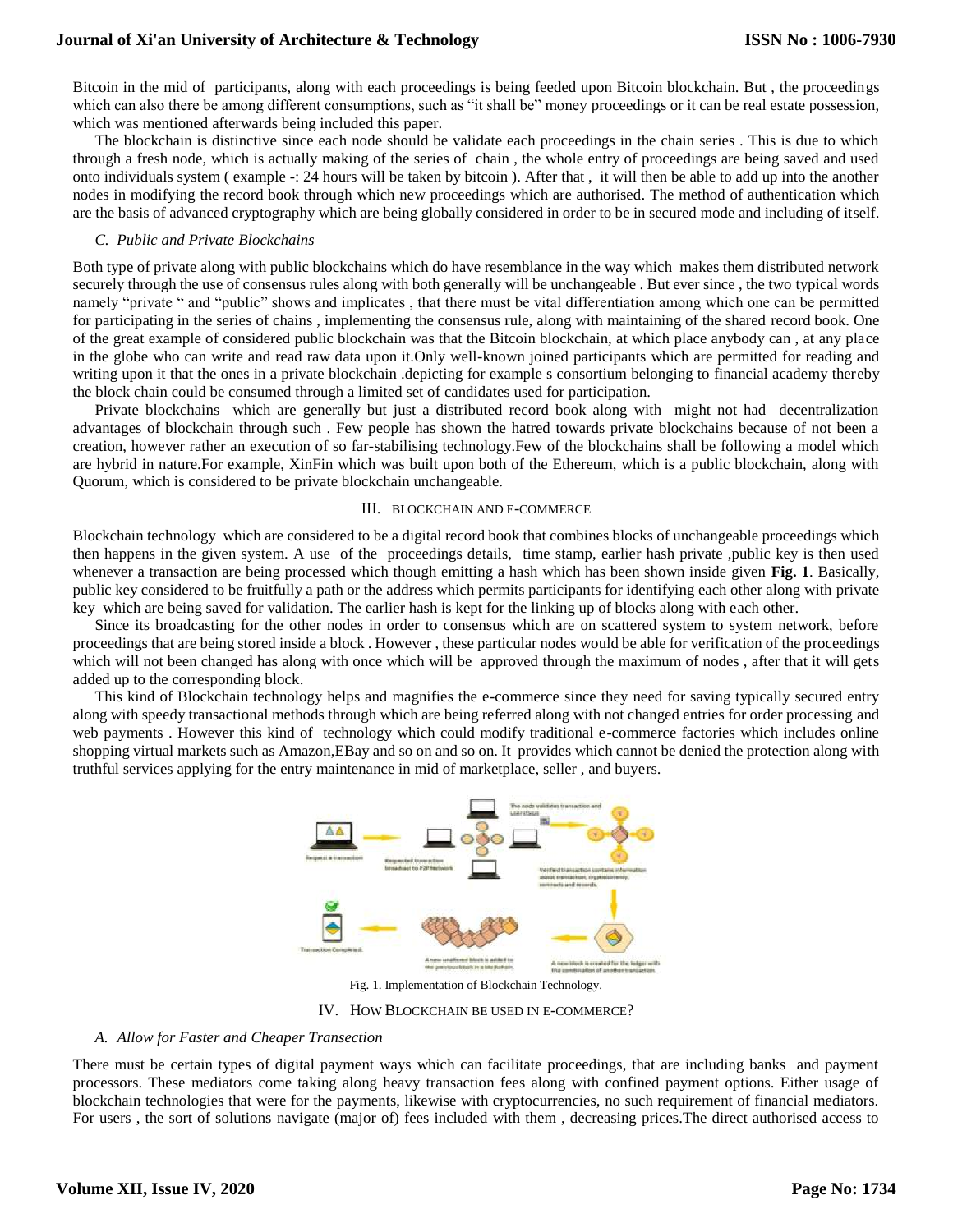whole related documentation and details are being by the above stated transactions, which are actually lessening downtime consumers which will spend a lot of time requesting for all kind of knowledge from mediators .

Typically, blockchain based payments which will not need clients for giving sensitive information in any form to third-parties.

- **Comfortable authorised indulgence to Warranties and Receipts :** Ecommerce firms have, since for their online nature also historically given digital nature of copies containing warranties and receipts . These are actually the digital replica which are being sent to client through email. Through the use of blockchain technologies which will permit for the warranties and receipts along with storing of record book in a shared manner. If the information is necessary yto be get transferred for that Both merchant and customer were being able to straight forwardly update knowledge. Though these could be making prevent ecommerce firms and their administrative task , in the case client could be able to give back products it can be need for using a particular set of warranties . however , this could be easily made follow up , after making an observation of product undeniable value along with terms of warranty. This could be finally prevent ecommerce firms money and time along with the simplify the method in accordance for the clients.
- **Confirming of Legitimate and Reviews:** Earlier particular reviews of single service or product effect sales which are considered to be of potential in nature. For directly effecting the decision of purchasing something are based on reviews of that product which 90 % of the Americans focused upon. But , the incremented worries facing the legal authorisation of reviews of particular products along with services. The trustworthy nature of posted reviews could be correct only stated by 13 % of customers.
- **Supply Chain:** Due to the scarcity of transparency and tracking including the supply chains , thereby ecommerce firms are facing incremented issues with account of counterfeit or it can be of the bad and low grade products. They are also suffering an incremented need from customers side that needs to know much more about particular product's evolution.
- Secure Data: United states of America which is being the major targeted nation including for cyber- attacks, taken into account for greater than 50% of whole attacks . E-commerce platforms which are mostly focused from time they need specifically sensitive data from clients, likewise payment information , credit card , address , contact details . Cyberattacks could be expensive in more ways, both reputationally and financially. In which Target has to payable for 18.5 MUSD for large number of customers including of about 40 million that was actually effected through cyberattack.

## V. HOW BLOCKCHAIN REVOLUTIONIZED TRADITIONAL E-COMMERCE?

Blockchain technology, which are being a public scattered record book, makes and manages the record including all of resulting transactions manner of regularly expanding series of blocks that are able to brought marketing people for tracking the digital proceedings. The main advantage of blockchain existing in e-commerce that is to secure proceedings in duration with online purchase. Clients could be able for buying online without taking out their personal details of credit card and bank account. The Blockchain cryptocurrency is being leading forward in case of needed resources for the clients for overwhelming traditional ecommerce methods, instead of so many security and technical challenges.

*A. Common Differences* 

| TableT. Traditional e-commerce Payments Vs Payment via Cryptocurrencies |                               |                                                                                                                   |
|-------------------------------------------------------------------------|-------------------------------|-------------------------------------------------------------------------------------------------------------------|
|                                                                         | Payments of Traditional e-    | Payment done by the medium of Cryptocurrencies                                                                    |
|                                                                         | commerce                      |                                                                                                                   |
|                                                                         | Slow Payment process          | Payment through crypto currency method is comparatively speedy and secure since it do not save customer's payment |
|                                                                         |                               | details, that are known as "push" proceedings existing within blockchain technology.                              |
| 2.                                                                      | <b>Higher Processing fees</b> | The typical exchange crypto currency or Processing fees which are changed into USD/CAD/GBP/EUR structure of fees  |
|                                                                         |                               | is digestible.                                                                                                    |
|                                                                         |                               |                                                                                                                   |
| 3.                                                                      | Negative<br>impact<br>οf      | The Payments of Cryptocurrency earned customer's rely for building up the robust affinity within e-commerce       |
|                                                                         | Disagreements resolution      | marketplace.                                                                                                      |
|                                                                         | system in case of future      |                                                                                                                   |
|                                                                         | customers.                    |                                                                                                                   |

# $T_{\text{c}}$ 1. Traditional e-commerce  $D_{\text{c}}$   $\ldots$   $\ldots$   $\ldots$   $\ldots$

## *B. Architecture of Blockchain Business Process*

The Blockchain hints and shows the chain of typically hack free blocks which are there for carrying large number of digital proceedings. It is carrying away the major information regarding user addresses starting first block until the last finished block. Every block is carrying away hash pointer which are being linked up towards hash pointer of the earlier block of corresponding chain. These being authenticated transactional timestamp and data . After the finishing up of all tasks , aforesaid block is then being amended to the blockchain. After that fresh block is being developed along with the replica of whole blockchain along with relayed upon sequentially along with the blockchain as in the form of distributed database. The feed up data which are actually transactional within aforesaid block is unchangeable since it requires huge computing power for the purpose of capturing the entire network of attached devices. These are few reasons why Blockchain has becoming more strong with the increment of devices within the network. The e-commerce application based upon block chain gives decentralization process in which no mediator that are being included between merchants and consumers. Entire proceedings that are being performed through the customers which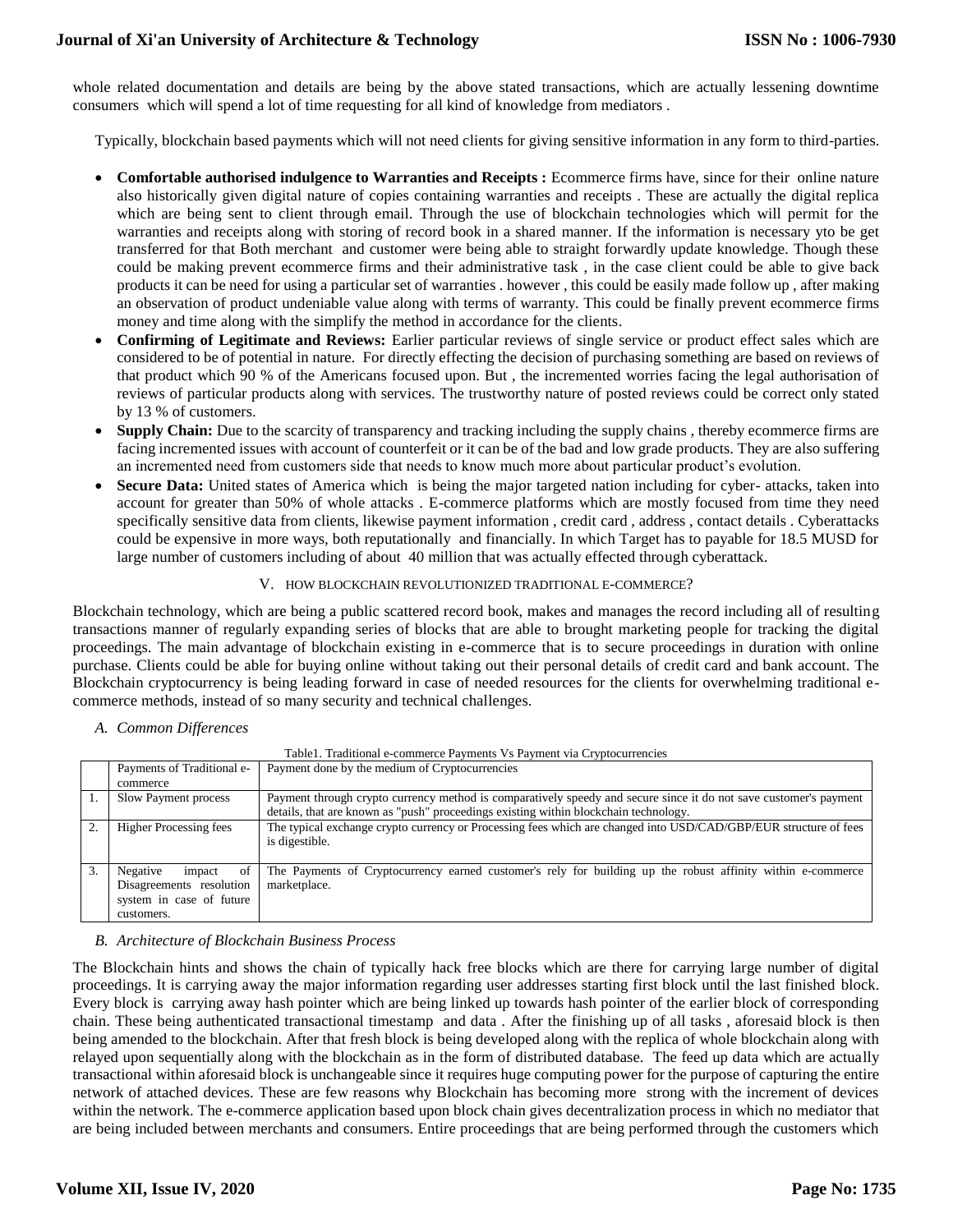are being then are saved in blockchain, unaltered and encrypted. The algorithm which actually makes database which is open in nature containing checked and verified quality products, customers review and list of prices that are being involved inside Blockchain e-commerce platform. The number of sales of a particular product actually evaluates the parameters.

*C. Challenges in Traditional E-commerce and impact of Blockchain on It* 

Few of the challenges are being faced against traditional e-commerce are Transaction Rate, Frauds,and Reliability.

- 1. **Reliability:** purchasers can trust upon seller if only if that are being made by the third party that can assures them in order that applicable in fair transaction on the basis of few compensation for upholding the record book.
- 2. **Frauds:** today many firms encounter much more isuues with vendors that are dealing with false products that are directly affecting the brand or the nature of quality.
- 3. **Transaction Rate:** Toady due to which E-commerce are suffering from huge expenses that are inhibited in delivering products , ordering ,and shipping by various suppliers that are making the supply chain inexpensive rather than also making up of maximum time for doing the transaction. In place of that also, proceedings got late by their allocated time.

But ever since , blockchain technology could be capable of resolving up of all the above stated issues by making the proceedings much inexpensive and faster .



Fig. 2. Easy and Faster Transactions

# VI. LEGAL ASPECTS OF BLOCKCHAIN

The new version of Blockchain has been developed and changed from version 1.0 to 3.0. "Blockchain 1.0 only focuses on virtual Currency, Blockchain 2.0 aims at separating the technology and protocol applications as to the contracts, and Blockchain 3.0 is the growth of the technological applications beyond finance and markets."It depends upon the use of blockchain. Novel and different attributes shows regulatory and legal challenges. Therefore, the use of blockchain tokens and command regarding the issuance and taxation of crypto currency give raise to important questions like: How digital assets can be categorized? Smart contracts might ask for other treatment from traditional contract law. Disputes related with transfer of real property could be nearly removed.

The present acceptable possibilities about bit coins are as under:

- *Cryptocurrency Regulation and Taxation*
- *Smart Contracting*
- *Real Property Records*
- *Financial deals*
- *A. Government resistance*

The government did not pay lots of observation when the internet was introduced for the first time. Later, when it starts affecting the businesses, offices, media and communication etc it become important for the government to put some restriction on it and to control the access use of the internet. As it was playing a vital role in impacting the trade. (Schneider 2013) [10].

Thus, the blockchain technology being on its development stage can be considered under the same. It is comparable on internet in early 1990's. Some governments are working on identifying the needs of the blockchain and its uses (IBM Corporation 2017). The government took several actions to jot down the efficiency of blockchain whereas others were not so interested in knowing the range of economic and social activities. The U.S. regulators' have rejected the Bit coin exchange traded fund (Hunnicutt and Chavez-Dreyfuss 2017) [11]. The government did not praise the peer-to-peer process which was used earlier. In fact, the authority carries out the human rights abuses for the people who aim at holding the financial knowledge and information sectors.

It is very essential for not providing the deduction to the lawful examination that many governments may have when it comes to possible uses of cryptocurrency transactions to launder money (Stokes 2012) [12], evade taxes (Torpey 2014)[13] and carry out illegal activities in the black market. While many steps have already been taken to find the technique to mitigate such abuses (Barber et al. 2012) [14], the risk was high and had a bad impact on environment.

 **Forecasting Legal Issues:** As there is not such a big support from the legal authority on blockchain technology till date, various questions are raises in this concern and it should be considered. It is basically the process of identifying the legal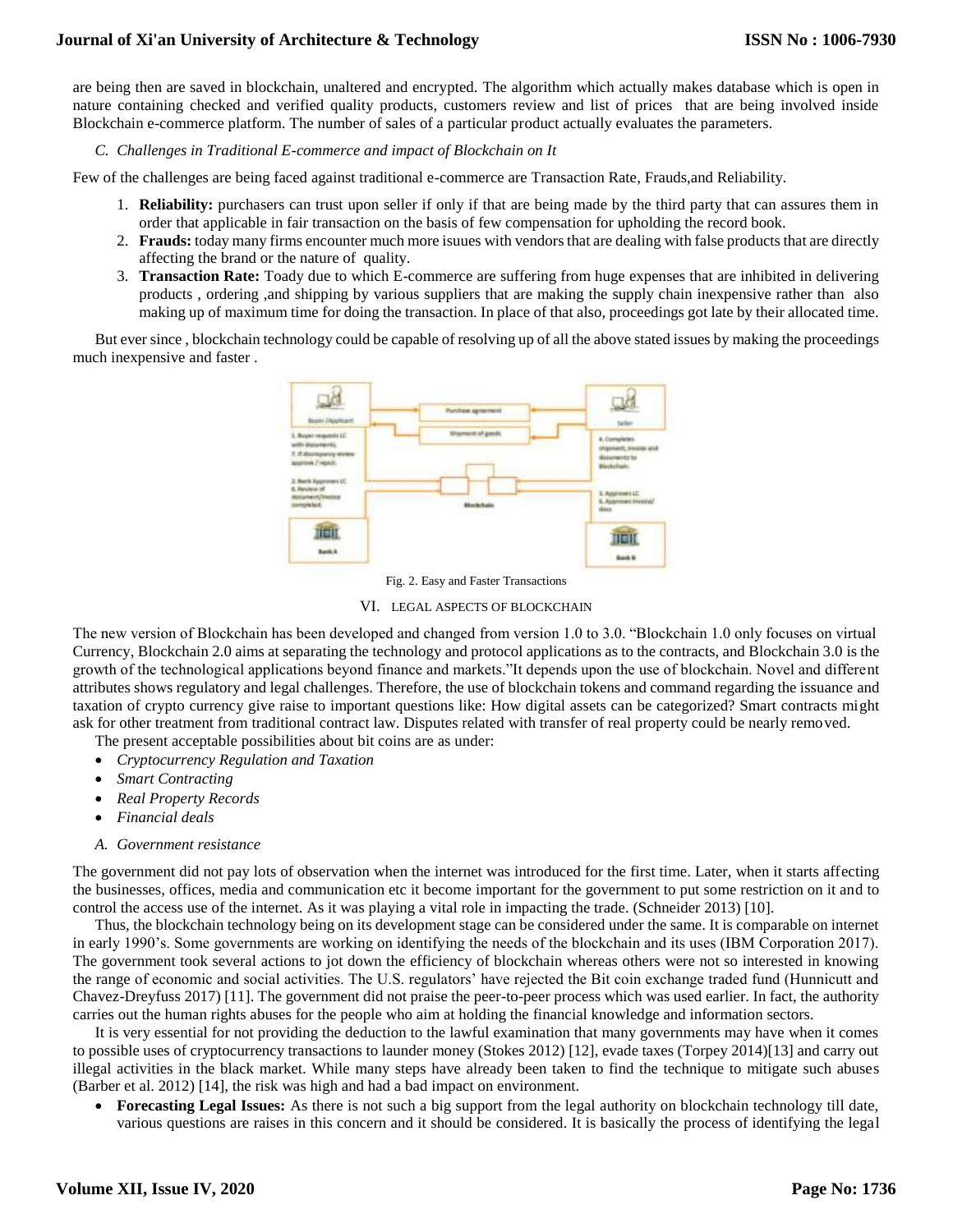issues that comes in front in blockchain. This is because Bit coin is only one specific use case of blockchain technology, whereas blockchain technology can be applied in almost any context.

- **Bogus and Legal Enforcement:** Still there are many people who consider bit coin as criminal activity. They take it as illegal purchases of banned substances and guns, and financing terrorism.The blockchain follows the same properties as Bit coin. Therefore the question arises about how regulators and counterparties will hold participants accountable, and enforce legal, tax, and contractual obligations.
- **Privacy and Cybersecurity** 
	- o **Privacy:** It means that protecting the information or data available. The information needs to be secured in such a way that it can't be leaked. It is a type of security or protection of the data.In case of blockchain some private keys are allotted to the customer so that they can use it for unlocking it. Blockchain participants can use the keys for seeing the transactions and every transaction can be seen by every participant (this is an essential feature of blockchain technology). As the blockchain is a latest technology, so most of the existing privacy laws around the world, including the Indian IT Act, would not view privacy protections for blockchain participants in such ways.
	- o **Cyber security:** Cyber security is very important for security purposes. It plays a very vital role in recording the large transactions. If the data violated than its being declared on daily basis, and number of hacks done shows the implementation of blockchain technology is not error-free(even it states that technology widely used is to be robust and secure). For instance, participants' private keys (stored on their devices and/or on the cloud) can unlock their entire holdings, making private keys a definite target, and often a 'single point of failure.'
- **Jurisdictional Questions:** Many questions have been popped up on the internet on how to conclude that when the authority will rule such situation. For example, Indian courts will see if the websites are accessible in the country "with a motive of doing commercial agreement" with Indian users.In the case of an ultra-decentralized technology like the blockchain, the issues related with such questions were solved.This is because of the reason that there are no identifiable 'hosts' or 'operators' as there are for ordinary websites and apps (even if there is an identifiable blockchain operator, its role would likely be very different from a website/app operator's). It became difficult for multi-stakeholder, global approaches to ensure the harmony of international rules. In this layer of associations like the Chamber of Digital Commerce and the Digital Currency and Ledger Defence Coalition have participated and it plays an important role.

# *B. Legal Issues*

- **Jurisdiction:** Blockchain are capable enough to break the set line as its essence can be found all over the world. This puts up very complex power issues which are needed to take into consideration while making relationship. A different concept of contracts and title is allotted depending upon the power. It is important to sum up with the appropriate laws. It is effective in traditional banking transaction. We can understand it with an example: if the bank is found guilty of doing any fault than the bank can be sued for such doings and the current authority will take strict action against it. However, it is quite difficult to examine convenient set of rules which are enforced in decentralized environment.
- **Service levels and performance:** The vendors eagerness to carry out the performance assertion is generally depends upon the following three considerations:
	- i. Their portfolio related with risk/reward ;
	- ii. Service rendering model and
- iii. The "multiplication factor" of accepting significant liability for multiple customers on a "one to many" approach – at the same time.

This means that vendors normally wishes to provide the technology and service to the customers with limited warranty period, very few service availability, and put the customer in dicey situation i.e. no assurance is given to the consumer regarding warranty and services as per the chances in the technology and leaves the customer without making any surety whether the technology will run as discussed or not. And also did not take any responsibility of reliable services. However, the users refuse to take such proposal. The balance of performance risk will result as a critical issue.

- **Accountability**: The trades are settled correctly or not but the risk related with the fundamental issue to the set of customers during trading in terms of infrastructure (blockchain) might be material. Therefore, risk in concern with the safety is on the top of the risk issues of any prime customer. There are various risk attached with Blockchain as a result of the technology and the way it runs: the main reason behind the public blockchain is the failure in controlling and stop the working of it. If we talk about the private blockchain than the functioning of such path can't be controlled. Therefore, it will result as a liability to an organization.
- **Intellectual property**: Blockchain consider IP as a natural value and ownership of it is considered as a loophole for the business and the path follow by such organizations (some of the relevant issues were brought into light in U.K). However, on the basis of the amount invested the financial capabilities are examined according to its returns on the basis of the technology based blockchain. And after that on that examination, vendors have to decide their IP strategies such as: a vendor likes to take the advantage by funding the commercial activities related with blockchain and gets the financial benefits from the available data. Thus, the data is based on the capable users and it is used very carefully.
- **Data secrecy**: It means that keeping the data safe and private. At the same time, it shows the capabilities of storing the data for long period of time. The stored data cannot be changed later as it is the USP of the blockchain. This is basically for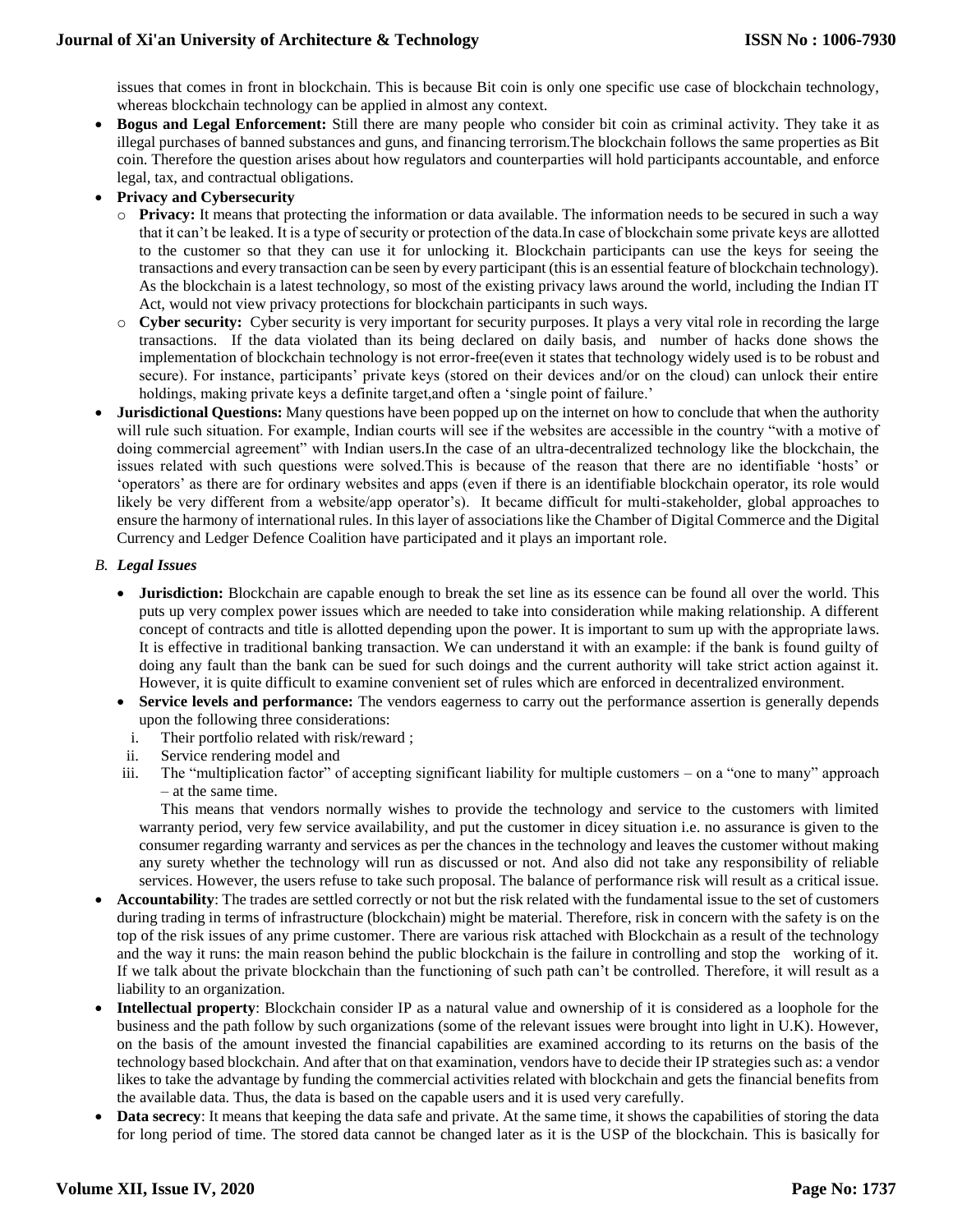placing the data secure. It keeps the data safe so chances of sharing personal information of a person are very less. In the same way the transparency of transaction made is not easily comparable with the banking sector personal details. Therefore, the banking privacy is kept by the laws as no bank would like to share it details with its competitors in the market. Hence, the data is kept very safely and privately.

- **Decentralised Autonomous Organisations (DAOs)**: DAOs are basically online, digital organisations that gradually runs following the pre-describe rules and regulations. These firms do not require any input and they are used to execute smart contracts, recording activity on the blockchain. Thus, it allows people, firms to participate through the current legal. This process is used by several legal systems by granting some powers to the organisations as such real people have – e.g. the power to enter into legal contracts, to sue, and to be sued. But what legal status will attach to a DAO? Are they simple corporations, partnerships, legal entities, legal contracts or something else?
- **The enforceability of smart contracts**: With the introduction of Blockchain it becomes easier to use the "smart contracts". Basically, Smart contracts are blockchain based contracts which are undoubtly completed based on the stated guidelines. Thus, the requirement for the middlemen involved comes to an end when blockchain is used. And it leads to self-completing fair provisions. Whereas, it is accepted the cost and efficiency gains will be seen soon. It also gave rise to some questions related with the applied rules and laws.
- **Conformity with commercial services rules**: Number of sources are required which includes providing the use of valuable and effective techniques, coordinates the firm so that a valid contact source series will be provided in order to take the steps for controlling the exert control. And it seems to grab the operational continuity in terms of providing the services to the related contracts. This can be more challenging in the case of blockchain. It becomes important to go through the contracts and overall agreement for getting the confirmation as needed. For getting the information very clear an analysis was done: "The Blockchain revolution: an analysis based on the activities related with the settlement and technology used for the distribution of ledger technologies."
- *C. Jurisdictional Problems*

The decentralized ledger covers the number of areas all over the world. It is quite hard to make laws and regulations and apply them to the provided application. Hence, there are some risk associated with such transactions which end up as introduction of new laws and rules. Thus, such laws are emended while making the transactions on the basis of system followed in blockchain.

It is very necessary to acknowledge what all laws to be applied on transactions and how risk management should be done in a public blockchain system. However, it is essential to make some legal rules and regulations with permission and make the rules for the governing law that will apply on transactions. In private systems it is very beneficial to undertake some form of agreed dispute resolution process.

- 1. Crypto assets
- 2. Privacy and data protection
	- o Transfer of data
	- o Data security on blockchain
	- o Risk of cyber-attack
	- o Double spending and DDoS attack
	- o Smart contracts
- 3. Governance Impacts
	- o Accountability
	- o Taxation challenges
	- o Regulators working with the industry
	- o Meeting governance objectives
- 4. Others
	- o Cybersecurity
	- o Widespread Adoption
	- o Necessity
	- o Teething Problems
	- o Privacy
	- o Energy Consumption

# VII. CONCLUSION AND FUTURE DIRECTION

Blockchain is basically a string of blocks. It shows us public records and keeps it safely by making sure that critical information can't be shared. And also avoids the manipulation of transactions. Thus, I can conclude that it is an unfamiliar technique which eliminates the faith with number-based security at a very large extent. However, many cases were pointed up by the Scholars to see if they really use blockchain's key innovation i.e., decentralization. Centralization can lead to enhance its ability and responsibilities, and whereas decentralization might end up with some discussion and communication related to this. It can be seen that decentralization is a tool used for transactions by number of people amongst themselves. As it is a way of creating trust and maintain proper records. Blockchain applications are normally used by the e-commerce industries that changes crypto currency